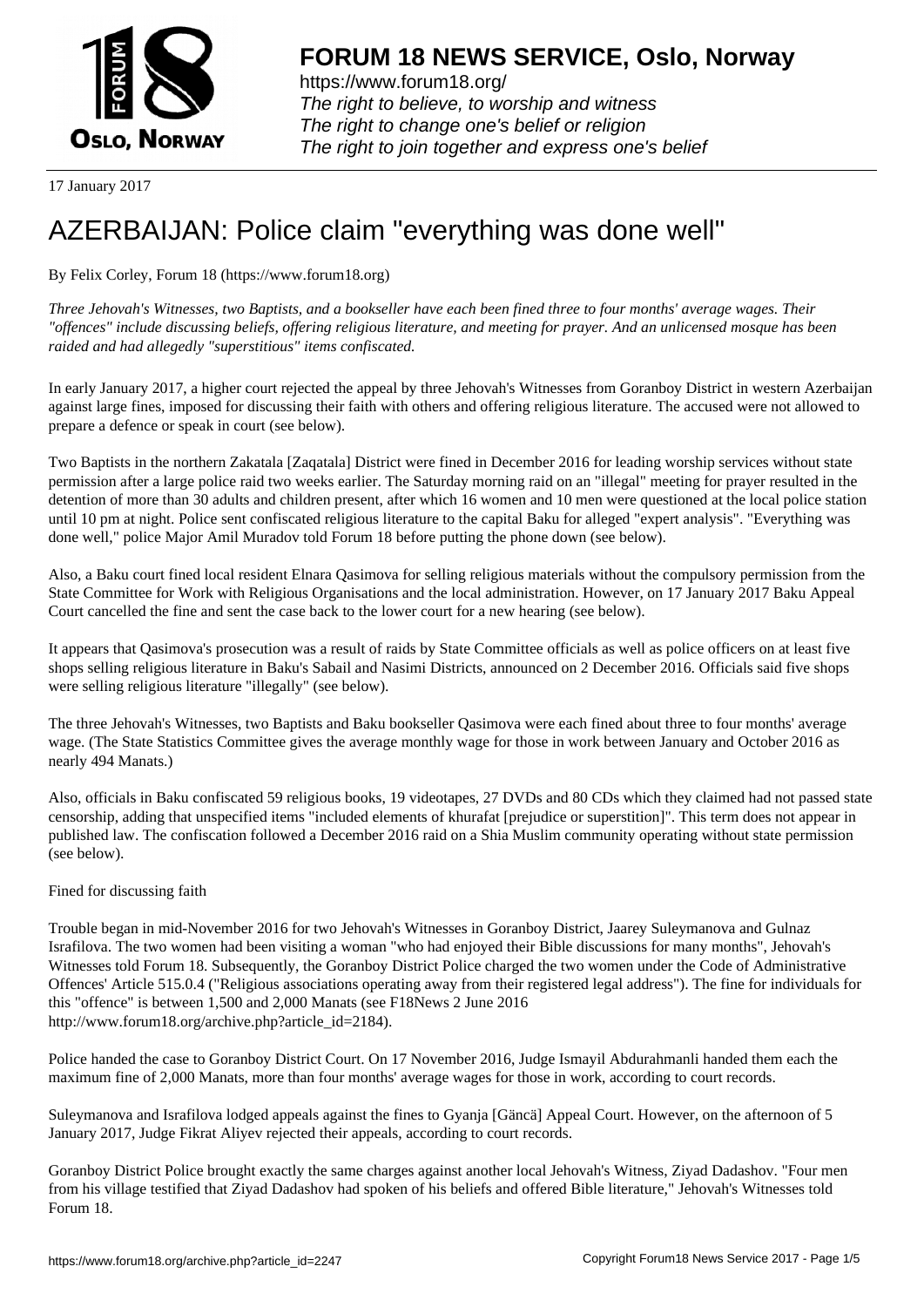Police handed the case to Goranboy District Court. On 2 December 2016, Judge Shirzad Huseynov found Dadashov guilty under Administrative Code Article 515.0.4. The Judge fined him 1,500 Manats, more than three months' average wages for those in work, according to court records.

Dadashov similarly appealed against the fine to Gyanja Appeal Court. However, on the morning of 5 January 2017, Judge Badal Aliyev rejected his appeal, according to court records.

"In neither case did the defendants have the opportunity to prepare their defence, nor did they have the opportunity to speak during court hearings," Jehovah's Witnesses complained to Forum 18.

Reached on 17 January, an official of Goranboy District Police refused to discuss anything with Forum 18 and put the phone down.

## Meeting for prayer raided

On the morning of Saturday 26 November 2016, about 10 uniformed police officers and several men in plain clothes (including local State Committee representative Mehman Ismayilov) raided the home of a Baptist leader in the village of Aliabad in Zakatala District. They arrived about half an hour after a regular prayer meeting had begun in the home of Hamid and Hinayat Shabanov, fellow Baptists told Forum 18. About 30 adults and several children were present at the prayer meeting.

The officers ordered Hamid Shabanov and his fellow Baptists to halt the prayer meeting, "saying it was illegal because of the lack of state registration".

An Interior Ministry statement on the day of the raid said State Committee representatives accompanied Zakatala Police on the raid. The statement did not identify the community as Baptist, speaking only of "an illegal religious gathering aimed at spreading a religious sect banned under the law". It added that 16 items of religious literature had been confiscated and sent for "expert analysis" to the State Committee in Baku.

Alleged "expert analysis" is used to justify the stringent imposition of state censorship (see Forum 18's Azerbaijan religious freedom survey http://www.forum18.org/archive.php?article\_id=2081).

Colleagues of Zakatala State Committee representative Ismayilov told Forum 18 on 17 January 2017 that he was not in the office. They refused to comment on the raid on the Baptists.

Over several hours on 26 November 2016, officers held those present for the prayer meeting in a room in Shabanov's home. They allowed individuals out only to go to the toilet, one at a time. Officers wrote down the names and identity document details of all those present. They also compiled a list of all the religious literature they could find belonging to the church or its members, Baptists complained to Forum 18.

Police then took 26 church members (16 women and 10 men) to the District Police Station, where officers demanded that they each write a statement. Police had already confiscated several of the individuals' phones. By 10 pm officers had released all 26 of those detained.

Only on 29 November did police return the confiscated identity documents to the church members. The same day the investigator announced that charges were being brought against church members for meeting "illegally" without state registration. The investigator did not say how many cases had been prepared and when they would be handed to court.

Against international human rights law, all exercise of freedom of religion and belief by more than one person without state permission is banned (see Forum 18's Azerbaijan religious freedom survey http://www.forum18.org/archive.php?article\_id=2081).

All those detained during the raid signed an appeal to the State Committee in Baku for their Church to be allowed to worship freely, Shabanov told Forum 18. The Church has received no response.

Two fined, church banned from meeting

Police summoned to Zakatala Police Station on 12 December all 26 church members who had been detained during the 26 November raid.

Police had prepared records of an offence against two church members, Hamid Shabanov and Mehman Agamammadov under Administrative Code Article 515.0.2 ("Violating legislation on holding religious meetings, marches, and other religious ceremonies"). The fine for individuals for this "offence" is between 1,500 and 2,000 Manats (see F18News 2 June 2016 http://www.forum18.org/archive.php?article\_id=2184).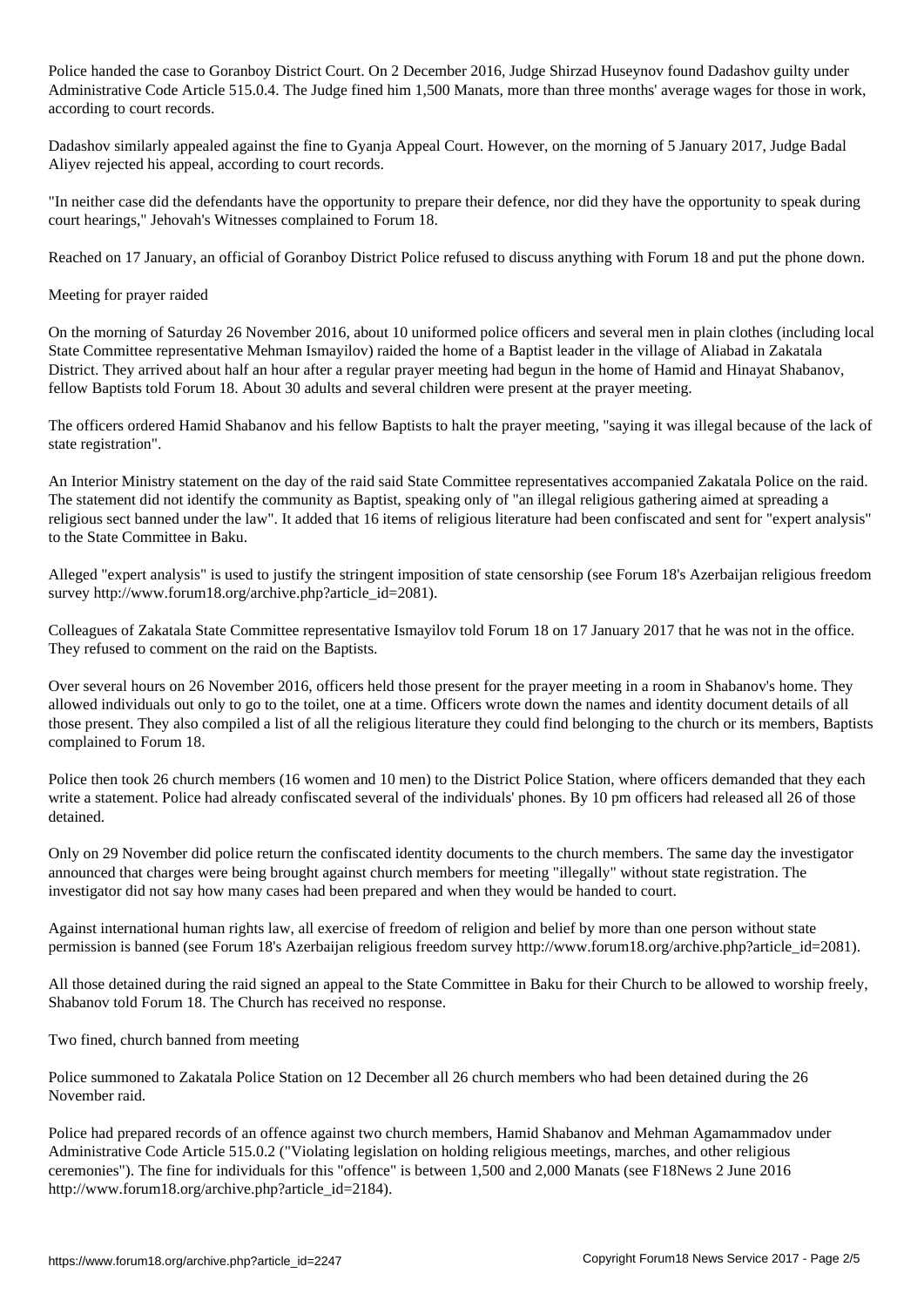both Shabanov and Agamammadov guilty and fined them each the minimum fine, 1,500 Manats, the Judge told Forum 18 from the Court on 17 January.

Judge Ismayilov claimed to Forum 18 that both men had admitted their guilt in court. Shabanov denied this. "I told the court it was not our fault, as we applied but they won't give us registration," he told Forum 18.

Judge Ismayilov insisted that Shabanov and Agamammadov had been given the court decisions in writing, though he refused to say when or how. However, Shabanov denied this. "We rang the court and visited it, but they wouldn't send or give us the decision," he told Forum 18. "We had 10 days to appeal against the fine but that's now gone. But they haven't demanded the money either."

On 15 December 2016 officials returned all the confiscated books to the church. "The State Committee in Baku looked at them and could find nothing wrong with them," Shabanov told Forum 18

However, police and the Judge told the Church that it is illegal for church members to meet for worship. They were warned that if they do so they will be fined.

One Zakatala Police officer who prepared the prosecution materials in Agamammadov's case for the court, Major Amil Muradov, refused to discuss the ban on the church's activity or the raid. "Everything was done well," was all he would tell Forum 18 on 17 January 2017 before putting the phone down.

History of raids, fines, imprisonments, registration denial

Shabanov's church and a fellow Baptist congregation in Aliabad have been seeking state registration since the mid-1990s. However, state officials have consistently refused to process the applications, including the most recent application the Church submitted in 2010 after changes to the Religion Law (see Forum 18's Azerbaijan religious freedom survey http://www.forum18.org/archive.php?article\_id=2081).

State officials have repeatedly harassed Aliabad's Baptists since the 1990s, with repeated police raids on worship meetings and confiscation of religious literature. Several church members were sacked from their jobs because of their faith, including a nurse from a hospital and the head of the local kindergarten. Baptists were banned from using the collective farm's agricultural machinery for their plots, and from receiving state subsidies provided to other farmers, Ilya Zenchenko, the head of the Baptist Union, complained to Forum 18 from Baku. Officials have in the past denied registration to children of local Baptists who had chosen Biblical names for their new-born children (see eg. F18News 25 February 2010 http://www.forum18.org/archive.php?article\_id=1414).

One of the Church's pastors, former prisoner of conscience Zaur Balaev, was imprisoned on false charges from May 2007 to March 2008 (see F18News 19 March 2008 http://www.forum18.org/Archive.php?article\_id=1102). Another pastor of the Church, former prisoner of conscience Hamid Shabanov, was held in pre-trial detention from June to November 2008. In February 2009 he was given a two-year suspended sentence on charges he and his fellow-Baptists insisted were also fabricated to punish him for exercising his freedom of religion and belief (see F18News 12 February 2009 http://www.forum18.org/Archive.php?article\_id=1254).

"Despite all this they continue to meet to this day," Pastor Zenchenko noted, "under the leading of their hearts – which love God – and in accordance with Azerbaijan's Constitution guaranteeing freedom of assembly, freedom of speech and freedom of conscience and religious belief." But Baptists feel angry that police action had violated the alleged 2016 Year of Tolerance declared by President Ilham Aliyev. The regime uses claims of its alleged "religious tolerance" to camouflage its multiple human rights violations (see Forum 18's Azerbaijan religious freedom survey http://www.forum18.org/archive.php?article\_id=2081).

Police and religious affairs officials raid Baku bookshops

State Committee officials and police officers raided at least five shops selling religious literature in Baku's Sabail and Nasimi Districts, the Interior Ministry and the State Committee announced on 2 December 2016. State Committee officials said five shops were selling religious literature and other religious items "illegally".

Police confiscated 433 different religious titles being sold without the compulsory hologram sticker showing that the books had the required permission from the State Committee to be sold. Officers drew up records of an offence in each case.

The latest Baku bookshop raids appear to be a continuation of earlier raids. Police and officials of the State Committee raided at least 26 shops and six homes across Azerbaijan in October and early November 2016 to seize religious literature being distributed without the compulsory state permission. Some book sellers were then punished. All the literature confiscated from shops appears to have been Muslim (see F18News 16 November 2016 http://www.forum18.org/archive.php?article\_id=2231).

Religious literature and other materials can be sold or distributed only at specialised outlets which have been approved both by the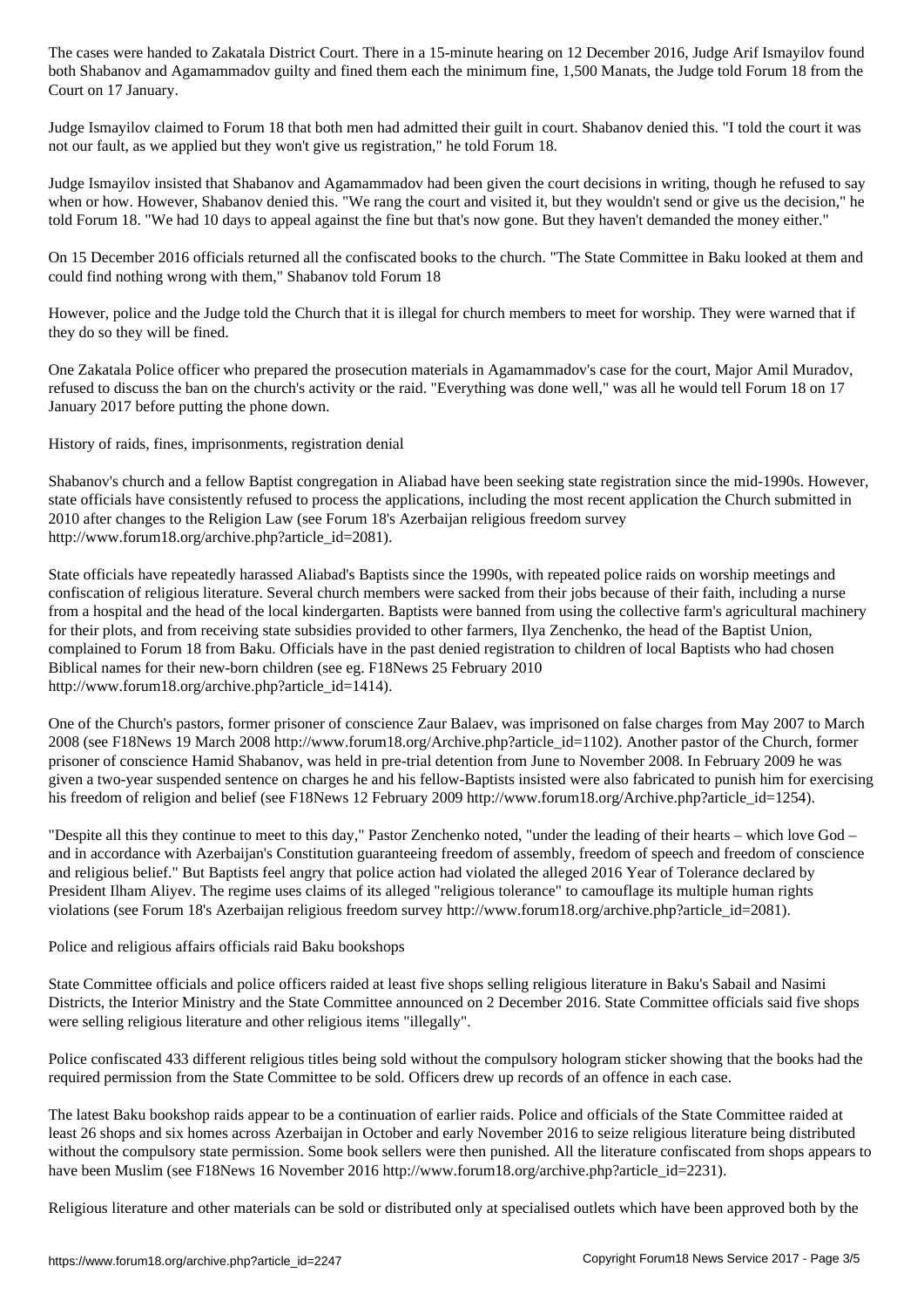http://www.forum18.org/archive.php?article\_id=2081).

In addition, all religious literature produced in, published in (including on the internet) or imported into Azerbaijan is subject to prior compulsory censorship. When the State Committee does give permission to publish or import a work it also specifies how many copies can be produced or imported. All religious materials sold must have a sticker noting that they have State Committee approval. State officials have repeatedly denied that this represents censorship (see F18News 1 October 2015 http://www.forum18.org/archive.php?article\_id=2107).

The stickers from the State Committee cost religious communities or bookshop owners 0.02 Manats each. However, acquiring them can be difficult. Jehovah's Witnesses complained that between April and October 2016, the State Committee told them that it had run out of stickers. This meant that even publications the State Committee had given Jehovah's Witnesses permission to import could not be distributed without fear of punishment (see F18News 16 November 2016 http://www.forum18.org/archive.php?article\_id=2231).

Fined for religious literature, but fine overturned

One case is known to have been brought to court in Baku's Sabail District, though it remains unclear if this was as a result of the raids.

On 28 December 2016 Judge Rauf Ahmadov of Sabail District Court fined local resident Elnara Qasimova 2,000 Manats for selling religious items without the compulsory permission from the State Committee and the District administration, the court told Forum 18 on 16 January.

Qasimova was fined under Administrative Code Article 516.0.2 ("Selling religious literature (printed or on electronic devices), audio and video materials, religious merchandise and products, or other religious informational materials, which have been authorised for sale under the Religion Law, outside specialised sale outlets established with the permission of the relevant government authority distributing religious literature, religious objects and information material without State Committee permission").

Punishments under Article 516.0.2 entails confiscation of the literature, merchandise and products or other materials concerned. Additional punishments under Article 516 are: for individuals fines of between 2,000 and 2,500 Manats; for officials fines of between 8,000 and 9,000 Manats; for organisations fines of between 20,000 and 25,000 Manats; and for foreigners and stateless persons fines of between 2,000 and 2,500 Manats with deportation from Azerbaijan (see F18News 2 June 2016 http://www.forum18.org/archive.php?article\_id=2184).

Qasimova's appeal against her punishment was handed to Baku Appeal Court on 11 January. On the morning of 17 January Judge Ilqar Murquzov partially upheld Qasimova's appeal. He cancelled the fine, but sent the case back to the lower court for a new hearing, according to court records.

The official who answered the phone of the Baku city representative of the State Committee on 17 January, who refused to give his name, refused to answer any of Forum 18's questions as to why officials raided the bookshops, confiscated religious literature or brought a case to punish Qasimova.

## Baku Muslim community raided

State Committee officials, together with officers of the police, State Security Service (SSS) secret police and officials from Baku's Sabail District local administration raided a Shia Muslim community, State Committee officials told the local media on 8 December 2016. They claim to have been responding to information that the community in Badamdar in south-western Baku was functioning "in violation of procedures governing the activity of religious organisations".

The Muslim community is not one of the four mosques the State Committee allows to function in Sabail District. The regime has a policy of closing mosques operating without state permission and without a leadership the State Committee has appointed. Sunni mosques are especially severely targeted for forcible closure (see eg. F18News 20 September 2016 http://www.forum18.org/archive.php?article\_id=2216).

During the raid, State Committee officials confiscated 59 religious books, 19 videotapes, 27 DVDs and 80 CDs which they claimed did not have the required State Committee permission. Officials added that they found unspecified items "which included elements of khurafat [prejudice or superstition]". They claimed to have then launched an investigation.

Azerbaijan's legal database does not include the term "khurafat" in any law or legal document. It remains unclear why State Committee officials think the unspecified confiscated items are illegal. (END)

For more background information see Forum 18's Azerbaijan religious freedom survey at http://www.forum18.org/archive.php?article\_id=2081.